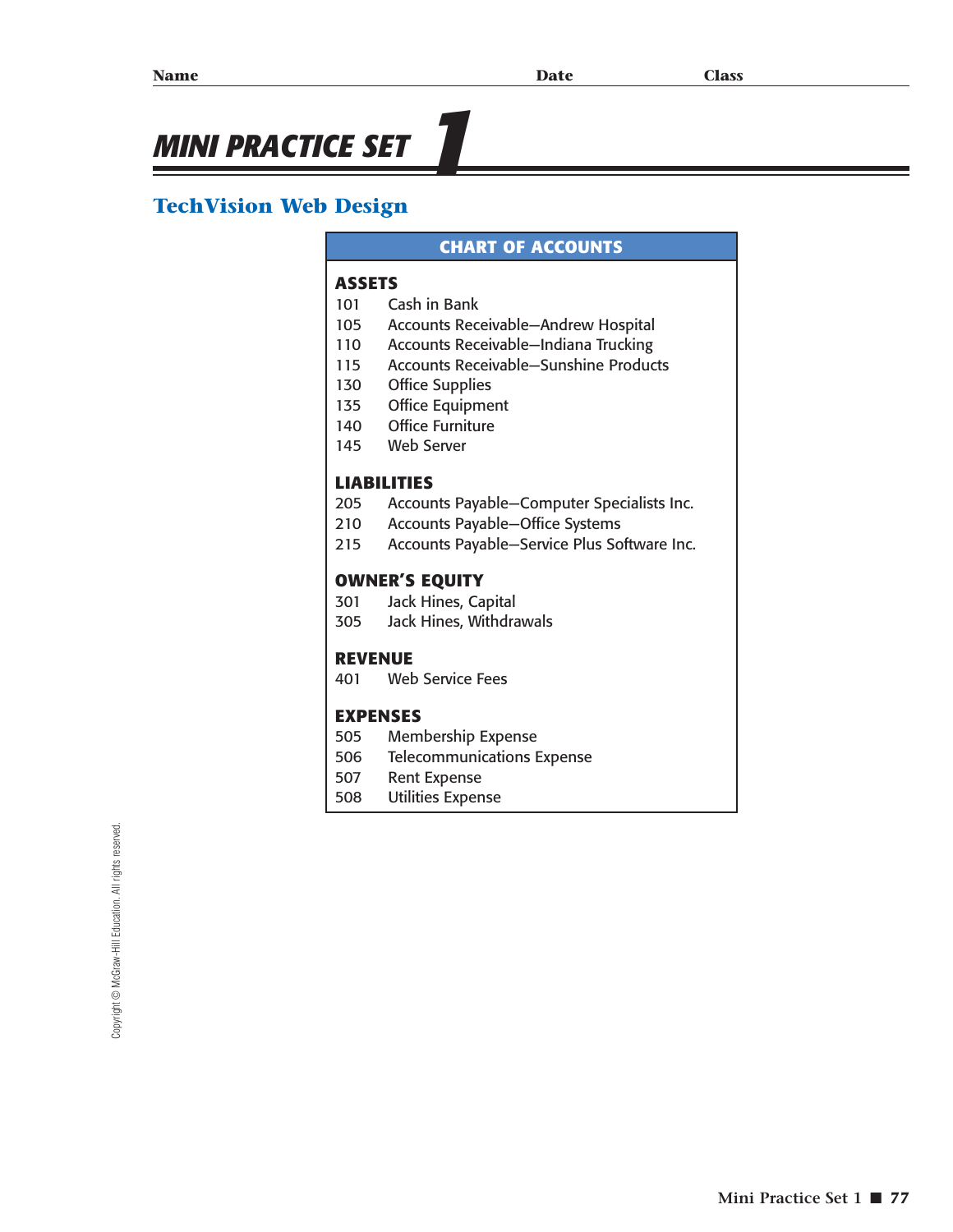## **Mini Practice Set 1** *(textbook p. 194)*

**Instructions:** *Use the following source documents to record the transactions for this practice set.*

| <b>TechVision Web Design</b><br><b>MEMORANDUM 1</b><br>717 E. Colorado Blvd., #1<br>Pasadena, CA 90017<br><b>Accounting Clerk</b><br>TO:<br>FROM:<br>May 1, 20--<br>DATE:<br>SUBJECT: Investment<br>Please make necessary entry to record Jack Hines' investment of<br>\$50,000 into the business.                                        | <b>INVOICE NO. WS4658421</b><br>COMPUTER SPECIALISTS INC.<br>1231 Reseda Blvd., #2A<br>DATE: May 7, 20--<br>Reseda, CA 91124<br>ORDER NO.:<br><b>TechVision Web Design</b><br>SHIPPED BY:<br><b>TO</b><br>717 E. Colorado Blvd., #1<br>TERMS:<br>Pasadena, CA 90017<br><b>UNIT PRICE</b><br>QTY.<br><b>ITEM</b><br><b>TOTAL</b><br>\$35,000.00<br>\$35,000.00<br>$\mathbf{1}$<br>Web server |
|-------------------------------------------------------------------------------------------------------------------------------------------------------------------------------------------------------------------------------------------------------------------------------------------------------------------------------------------|---------------------------------------------------------------------------------------------------------------------------------------------------------------------------------------------------------------------------------------------------------------------------------------------------------------------------------------------------------------------------------------------|
| <b>TechVision Web Design</b><br><b>MEMORANDUM 2</b><br>717 E. Colorado Blvd., #1<br>Pasadena, CA 90017<br><b>Accounting Clerk</b><br>TO:<br>FROM:<br>DATE:<br>May 2, $20 - -$<br>SUBJECT: Additional investment<br>Record additional investment of a desktop computer and printer (office<br>equipment) worth \$3,500 made by Jack Hines. | <b>RECEIPT</b><br><b>TechVision Web Design</b><br>717 E. Colorado Blvd., #1<br>No. 101<br>Pasadena, CA 90017<br>May 9<br>$-20^{--}$<br>RECEIVED FROM James Market \$1,000.00<br>One thousand and $00/100$ $\qquad$ DOLLARS<br>FOR Web site services<br>RECEIVED BY <i>Jack Hines</i><br><b>INVOICE NO. 101</b><br>TechVision Web Design                                                     |
| 101<br><b>TechVision Web Design</b><br>717 E. Colorado Blvd., #1<br>90-7177<br>3222<br>Pasadena, CA 90017<br>DATE $May 2$ 20-<br>PAY TO THE Office Mart<br>\$125.00<br>One hundred twenty-five and $00/100$ – $\qquad$ DOLLARS                                                                                                            | 717 E. Colorado Blvd., #1<br>DATE: May 11, 20--<br>Pasadena, CA 90017<br>ORDER NO.:<br>Andrew Hospital<br>SHIPPED BY:<br><b>TO</b><br>1314 Sherman Way<br>TERMS:<br>Van Nuys, CA 91331<br><b>ITEM</b><br><b>UNIT PRICE</b><br><b>TOTAL</b><br>QTY.<br>Web site design services<br>\$3,000.00<br>N/A<br>\$3,000.00                                                                           |
| 1st First Bank<br>$_{\text{MEMO}}$ Office supplies<br>Jack Hines<br><b>C322271779C 0710613 #101</b><br><b>INVOICE NO. 457</b><br><b>Office Systems</b><br>9177 California Blvd.<br>DATE: May 3, 20--<br>Pasadena, CA 91210<br>ORDER NO.:<br><b>TechVision Web Design</b><br>SHIPPED BY:                                                   | <b>INVOICE NO. 876</b><br>Service Plus Softwar e Inc.<br>616 Cordova Street, #7<br>DATE: May 12, 20--<br>Glendale, CA 90121<br>ORDER NO.:<br><b>TechVision Web Design</b><br>SHIPPED BY:<br><b>TO</b><br>717 E. Colorado Blvd., #1<br>TERMS:                                                                                                                                                |
| <b>TO</b><br>717 E. Colorado Blvd., #1<br><b>TERMS:</b><br>Pasadena, CA 90017<br><b>ITEM</b><br>UNIT PRICE<br><b>TOTAL</b><br>QTY.<br>\$900.00<br>3<br><b>Tables</b><br>\$300.00<br><b>Swivel Chairs</b><br>250.00<br>1,000.00<br>$\overline{4}$<br>$\boldsymbol{1}$<br><b>Fax Machine</b><br>800.00<br>800.00<br>\$2,700.00              | Pasadena, CA 90017<br>UNIT PRICE<br><b>TOTAL</b><br>QTY.<br><b>ITEM</b><br>N/A<br>Software for Web server<br>\$10,000.00<br>\$10,000.00                                                                                                                                                                                                                                                     |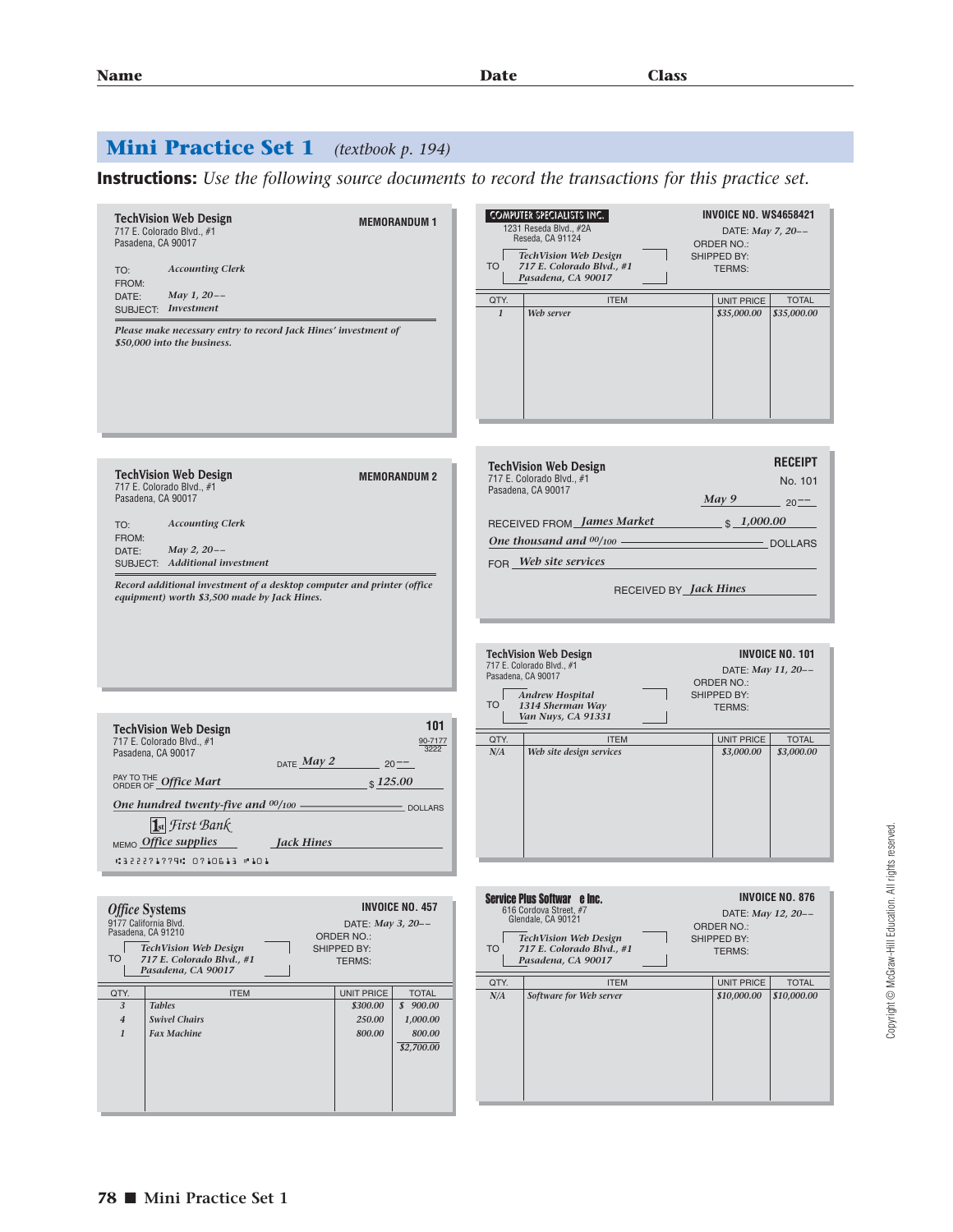**RECEIPT**

## **Mini Practice Set 1** (continued)

| <b>TechVision Web Design</b><br>717 E. Colorado Blvd., #1<br>Pasadena, CA 90017          | $_{\text{DATE}}$ May 14 | 102<br>90-7177<br>3222<br>$20 - -$ |
|------------------------------------------------------------------------------------------|-------------------------|------------------------------------|
| PAY TO THE DWP<br>One hundred eighteen and $00/100$                                      |                         | $\sqrt{118.00}$<br><b>DOLLARS</b>  |
| $\overline{\mathbf{1}}$ st First Bank<br>MEMO Electric bill<br>.:322271779. 8718613 №182 | <b>Jack Hines</b>       |                                    |

| <b>TechVision Web Design</b><br>717 E. Colorado Blvd., #1<br>Pasadena, CA 90017 |                         | 103<br>90-7177<br>3222 |
|---------------------------------------------------------------------------------|-------------------------|------------------------|
|                                                                                 | $_{\text{DATE}}$ May 15 | $20^{--}$              |
| PAY TO THE Jack Hines                                                           |                         | \$2,500.00             |
| <b>Two thousand five hundred and <math>\frac{00}{100}</math> __________</b>     |                         | - DOLLARS              |
| <b>1st</b> First Bank                                                           |                         |                        |
| MEMO Personal withdrawal                                                        | <b>Jack Hines</b>       |                        |
| <b>C322271779C 0710613 #103</b>                                                 |                         |                        |

| <b>TO</b> | <b>TechVision Web Design</b><br>717 E. Colorado Blvd., #1<br>Pasadena, CA 90017<br><b>Sunshine Products</b><br>1213 Oceanview Street<br>Santa Monica, CA 90171 |  | DATE: May 17, 20--<br>ORDER NO.:<br>SHIPPED BY:<br><b>TERMS:</b> | INVOICE NO. 102 |
|-----------|----------------------------------------------------------------------------------------------------------------------------------------------------------------|--|------------------------------------------------------------------|-----------------|
| QTY.      | <b>ITEM</b>                                                                                                                                                    |  | <b>UNIT PRICE</b>                                                | <b>TOTAL</b>    |
| N/A       | Web site design                                                                                                                                                |  | \$5,000.00                                                       | \$5,000.00      |

| <b>TechVision Web Design</b><br>717 E. Colorado Blvd., #1<br>Pasadena, CA 90017 |                         |           | 104<br>90-7177<br>3222 |
|---------------------------------------------------------------------------------|-------------------------|-----------|------------------------|
|                                                                                 | $_{\text{DATE}}$ May 18 | $20^{--}$ |                        |
| PAY TO THE <b>Office Mart</b>                                                   |                         | \$275.00  |                        |
| Two hundred seventy-five and $00/100$ -                                         |                         |           | DOLLARS                |
| $\left  \mathbf{I} \right $ First Bank                                          |                         |           |                        |
| MEMO Filing cabinet                                                             | Jack Hines              |           |                        |
| .:322271779. 8718613 №184                                                       |                         |           |                        |

| <b>TechVision Web Design</b>                                                                                                                                         | NEVEIFI                                                                                           |
|----------------------------------------------------------------------------------------------------------------------------------------------------------------------|---------------------------------------------------------------------------------------------------|
| 717 E. Colorado Blvd., #1                                                                                                                                            | No 102                                                                                            |
| Pasadena, CA 90017                                                                                                                                                   | May 19<br>$20 -$                                                                                  |
| RECEIVED FROM Intercom Inc.                                                                                                                                          | \$4,000.00                                                                                        |
| Four thousand and $00/100$ -                                                                                                                                         | $\overline{\phantom{a}}$ DOLLARS                                                                  |
| $FOR$ Web site maintenance for one year                                                                                                                              |                                                                                                   |
| RECEIVED BY Jack Hines                                                                                                                                               |                                                                                                   |
|                                                                                                                                                                      |                                                                                                   |
| <b>TechVision Web Design</b><br>717 E. Colorado Blvd., #1<br>Pasadena, CA 90017<br><b>Indiana Trucking</b><br><b>TO</b><br>28111 Soledad Canyon<br>Newhall, CA 90011 | <b>INVOICE NO. 103</b><br>DATE: May 20, 20--<br><b>ORDER NO.:</b><br>SHIPPED BY:<br><b>TERMS:</b> |
| QTY.<br><b>ITEM</b>                                                                                                                                                  | <b>UNIT PRICE</b><br><b>TOTAL</b>                                                                 |
| N/A<br>Design services                                                                                                                                               | \$2,000.00<br>\$2,000.00                                                                          |
|                                                                                                                                                                      |                                                                                                   |

| <b>TechVision Web Design</b>                      |            | <b>RECEIPT</b> |
|---------------------------------------------------|------------|----------------|
| 717 E. Colorado Blvd., #1<br>Pasadena, CA 90017   |            | No. 103        |
|                                                   | May 21     |                |
| <b>Sunshine Products</b><br><b>RECEIVED FROM.</b> | \$2,500.00 |                |
| Two thousand five hundred and $00/100$ .          |            | DOLLARS        |
| Payment on account                                |            |                |
|                                                   |            |                |

RECEIVED BY *Jack Hines*

| <b>TechVision Web Design</b><br>717 E. Colorado Blvd., #1<br>Pasadena, CA 90017 | 105<br>90-7177<br>3222<br>$_{\text{DATE}}$ May 22<br>$20^{--}$ |
|---------------------------------------------------------------------------------|----------------------------------------------------------------|
| PAY TO THE Telecom                                                              | $\frac{1}{2}$ 4,900.00                                         |
| Four thousand nine hundred and $00/100$                                         | DOLLARS                                                        |
| 1st First Bank                                                                  |                                                                |
| MEMO Telephone services                                                         | Jack Hines                                                     |
| .:322271779. 8718613 ™185                                                       |                                                                |